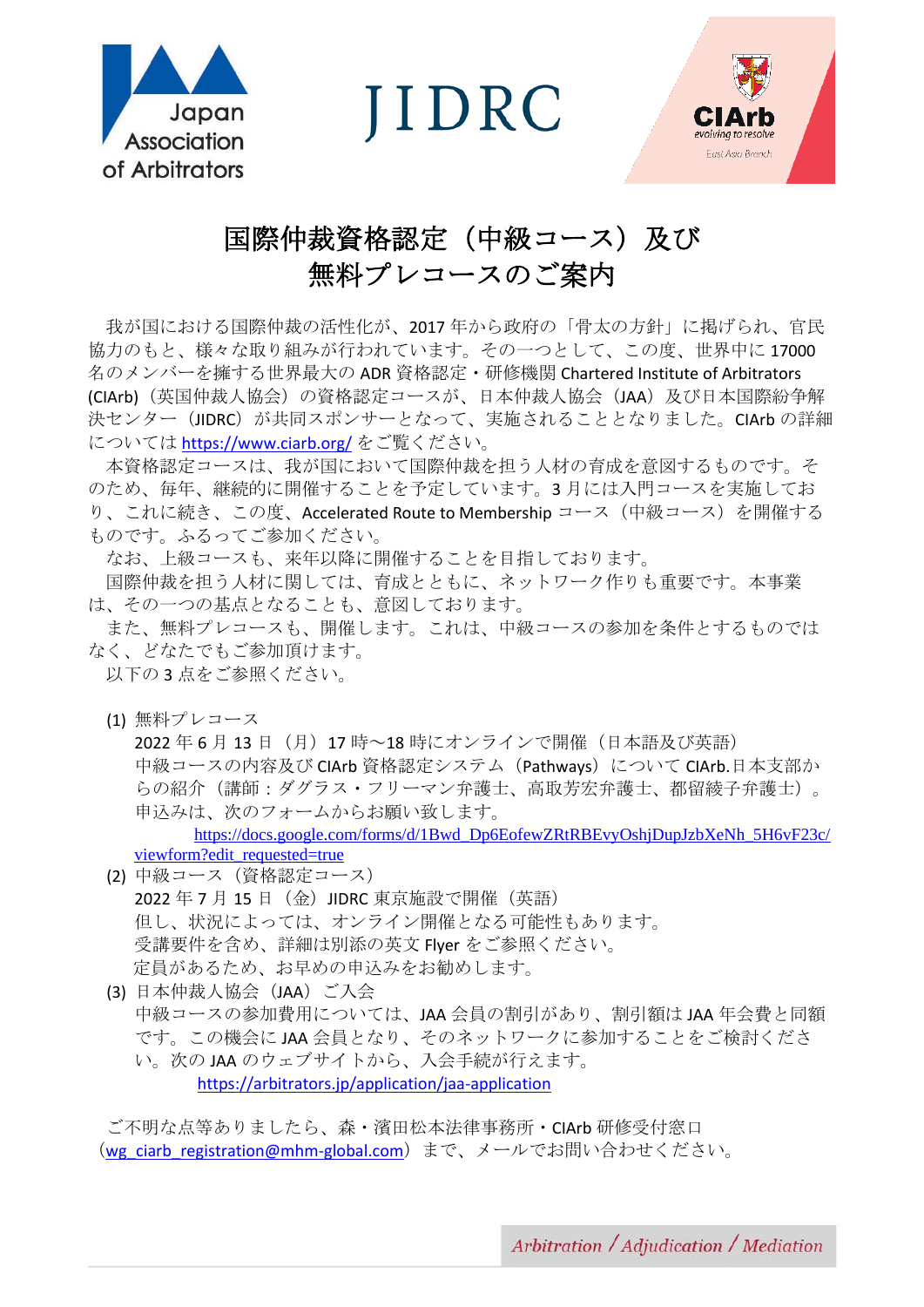

JIDRC



# **Chartered Institute of Arbitrators (CIArb) East Asia Branch, Japan Chapter**

**Presents:**

# **With the joint sponsorship of Japan Association of Arbitrators (JAA) and Japan International Dispute Resolution Center (JIDRC)**

# **ACCELERATED ROUTE TO MEMBERSHIP INTERNATIONAL ARBITRATION COURSE**

15 July 2022 (Friday) and 'At home' coursework

Venue: Japan International Dispute Resolution Center (JIDRC) 5th Floor, Toranomon Hills Business Tower 1-17-1 Toranomon, Minato-ku Tokyo 105-6405, Japan

The Japan Chapter of the CIArb East Asia Branch is running the CIArb Accelerated Route to Membership (ARM) course this July. Headquartered in London, CIArb is a global centre of excellence for the practice and profession of ADR, championing all aspects of dispute resolution across arbitration, mediation and adjudication. It is committed to promoting ADR and the benefits it brings to society and economies across the world. This course is jointly sponsored by the Japan Association of Arbitrators (JAA) and Japan International Dispute Resolution Center (JIDRC).

The ARM course is a fast-track 1-day assessment workshop (15 July) and examination to be completed within a specified time period (from 16 July) to attain CIArb Member status (MCIArb) designed for qualified professionals. The internationally respected and recognised MCIArb postnominal signifies your outstanding commitment to achieving the highest level of knowledge, skills and behaviour in alternative dispute resolution.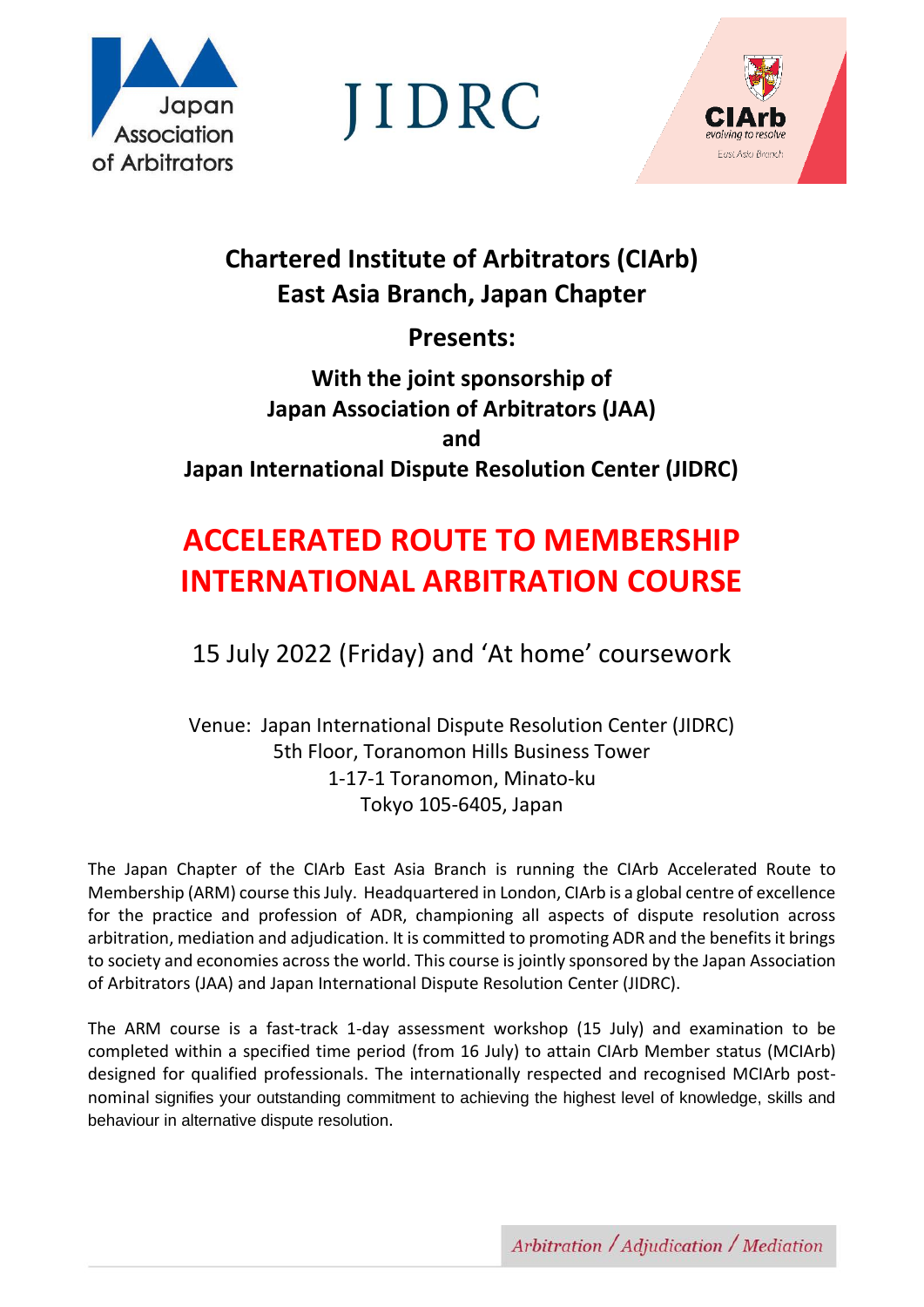Please note that the ARM course is not a teaching course and the number of participants is limited. The first day (9:00 AM–6:00 PM) is composed of a series of workshops in which candidates will be assessed on their knowledge of arbitration by experienced practitioner tutors. The workshops are conducted in small groups in which all candidates are expected to participate actively in discussions. A pre-course assignment consisting of a written essay must be submitted one day before the course and 'at home' coursework is to be completed within a set time period from 16 July.

Please note that although the course is planned for an in-person format at the above location, we may convert to a full online format depending on the COVID situation at the time.

Details of the course are as follows:

#### **What is the aim of the ARM course?**

To provide a fast-track route to CIArb Member status through the International (i.e. non-domestic) Arbitration Pathway. The Accelerated Route to Membership has been designed for busy professionals who possess unassessed knowledge of international arbitration. The programme assesses whether candidates have the knowledge required to understand the process of international arbitration.

Candidates must evaluate their personal suitability to undertake the programme and appreciate that the assessments are intensive and assessed against standard benchmarks.

The programme covers the law underpinning the process and procedure of international arbitration. It is therefore valuable for anyone who is conversant with the law and practice of international arbitration generally, whether as a party representative or counsel. It is also an essential and valuable step for anyone aiming for CIArb Fellowship and for those who aim to practice as an arbitrator.

#### **What are the learning outcomes?**

On successful completion of this course, candidates will be able to:

- Explain the principles and specific legal requirements in an international arbitration:
	- $\circ$  The legal framework including limitations of matters that may legally be arbitrated.
	- o The contractual nature of an appointment of an arbitrator.
	- o The rights, duties and responsibilities of a party to an arbitration.
	- o The range and limitations of an arbitrator's powers and jurisdiction.
	- o The methods of initiating and processing an arbitration.
	- o The relevance of the court regarding all stages in an arbitration.
	- o The requirements of an enforceable Award.
- Evaluate and apply the principles and legal requirements of an international arbitration.
- Identify, explain and apply the legal procedural principles, rules and arguments relevant to the conduct of an international arbitration.

#### **What is covered within the syllabus?**

- Fundamental principles of the arbitration process.
- The UNCITRAL Mode Law and Arbitration Rules.
- The arbitration agreement.
- Commencement of an arbitration and appointment of an arbitrator.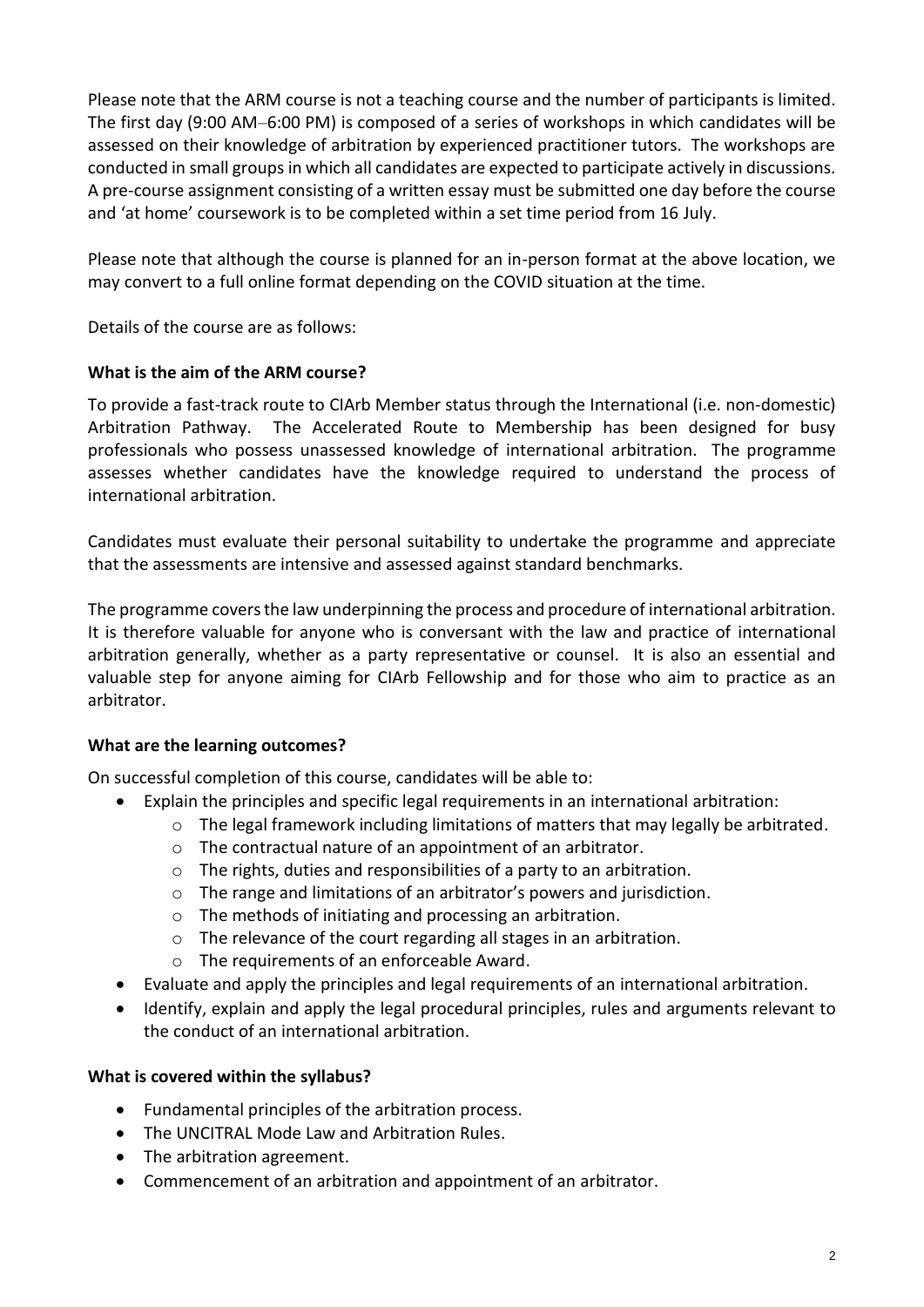- Obligations of the Tribunal, responsibilities and obligations of the parties.
- An arbitrator's jurisdiction and powers.
- The arbitration process: meetings, timetable, submissions, experts, disclosure, hearings.
- The powers of the Court.
- Interests and costs.
- Essentials of an enforceable Award.
- Challenges, appeals and enforcement.

#### **How is the course delivered?**

This is an assessment programme as opposed to a teaching module. Learning will be based on private study prior to the oral assessment workshop, reinforced by tutor input and peer discussion during the workshop. The main programme consists of assessment workshops on the advertised date and 'At home' coursework to be completed during a subsequent 48-hour window..

#### **How will I be assessed?**

Assessment of this programme is split into three parts:

- **Assessment 1 -** An interactive 1–day assessment through a series of workshops- in which situations will be presented to candidates, in groups, for their consideration. Candidates' knowledge, judgment and interactive/self-presentation skills are assessed through oral exercises.
- **Assessment 2 -** A written assignment to be submitted before the programme (20%).
- **Assessment 3 –** 'At home' coursework which must be completed during a 48-hour consecutive block of time within a 5-day period which starts on the scheduled day of the exam (16 July) at 12pm noon London time.

Details of the assessments are as follows:

- Assessment 1 (Workshop). This assessment is on a pass or fail basis. Candidates must pass all the workshop sessions. Candidates who fail the workshop will be required to re-sit this assessment.
- Assessment 2 (Assignment). This assignment is not on a pass or fail basis. The mark achieved will contribute up to 20% of the final mark.
- Assessment 3 ('At home' coursework). This assessment is on a pass or fail basis. Candidates must achieve a minimum of 65%. Candidates who fail the examination will be required to re-sit the examination.
- The overall assessment is based upon the combined marks of Assessment 2 and Assessment 3. Candidates must achieve a minimum overall mark of 65% to pass the programme.

Results are dispatched to candidates normally twelve weeks from the date of the submission of the examination.

#### **What are the entry requirements?**

In order to register for the Accelerated Route to Membership, candidates must submit evidence to show:

- They have knowledge of the framework of international arbitration.
- They can evaluate and apply the principles and requirements of an international arbitration.
- They can demonstrate awareness of the practical tasks required in preparing for and progressing an international arbitration.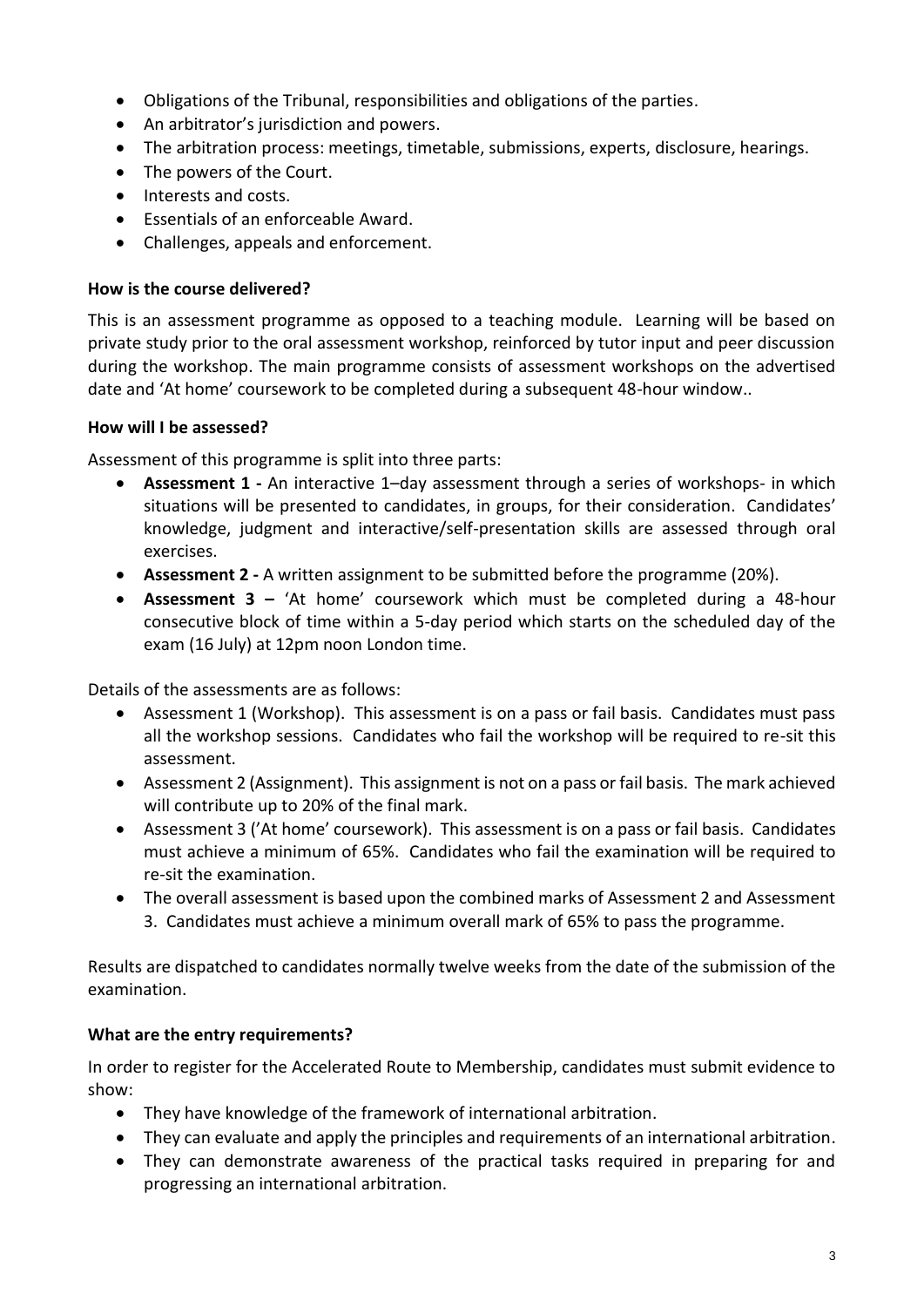Japanese *bengoshi* and qualified foreign lawyers (*gaikokuho jimu bengoshi*) are deemed to have such qualification.

#### **What is the course fee and what does it include?**

The course fee is JPY65,000. The fee includes registration on the course, the first attempt at the assessments and study materials. Candidates are advised to refer to the Registration Form for further details. Discounted rates (JPY55,000) are available to members of the JAA.

### **What happens when I register for the course?**

Upon successful registration, candidates will receive confirmation they are booked onto the programme. Joining instructions and course materials will be sent to candidates approximately 2 weeks or more before the course start date by email.

Candidates will be provided with an electronic copy of a Workbook to assist them with their studies together with a suggested reading list. It is recommended that candidates are familiar with the UNCITRAL Model Law and Arbitration Rules and the substantive law in their respective jurisdiction together with the relevant Act(s) and Scheme(s) and important case decisions (where applicable). Candidates should also refer to the recognized standard textbooks to supplement their study in their respective jurisdiction where these are available.

## **What is CIArb's policy on cancellation of courses?**

The course requires a minimum number of participants. In case the said number is not met, CIArb reserves the right to cancel or change the date, venue or content of programme and the names of speakers, lecturers and tutors. Candidates will be provided with a full refund or the opportunity to transfer their registration to the next course.

A cancellation fee will be payable depending on the date of cancellation as shown below:

| Date of cancellation                    | Cancellation fee                     |
|-----------------------------------------|--------------------------------------|
| By 23:59 (Japan time) on Monday, July 4 | None                                 |
| From Tuesday, July 5                    | 100% of the registration fee applies |

#### **What is my next step when I complete the course?**

On successful completion of this course, candidates:

- may progress onto Module 3 of the International Arbitration Pathway. This is an essential step for those wishing to ultimate become a Fellow of CIArb (FCIArb).
- will be eligible to apply to become a Member of CIArb and take advantage of a range of educational and professional benefits, including (i) raising your profile by displaying the globally recognised and respected MCIArb after your name, (ii) building your network through our international and inclusive community of members spanning approximately 150 jurisdictions, (iii) developing your knowledge and skills through CIArb's world-renowned training, events and resources, (iv) promoting your skills and experience through CIArb's Membership Directory, and (v) keeping up to date with industry and CIArb's news and views through our newsletters, digital magazine and journal.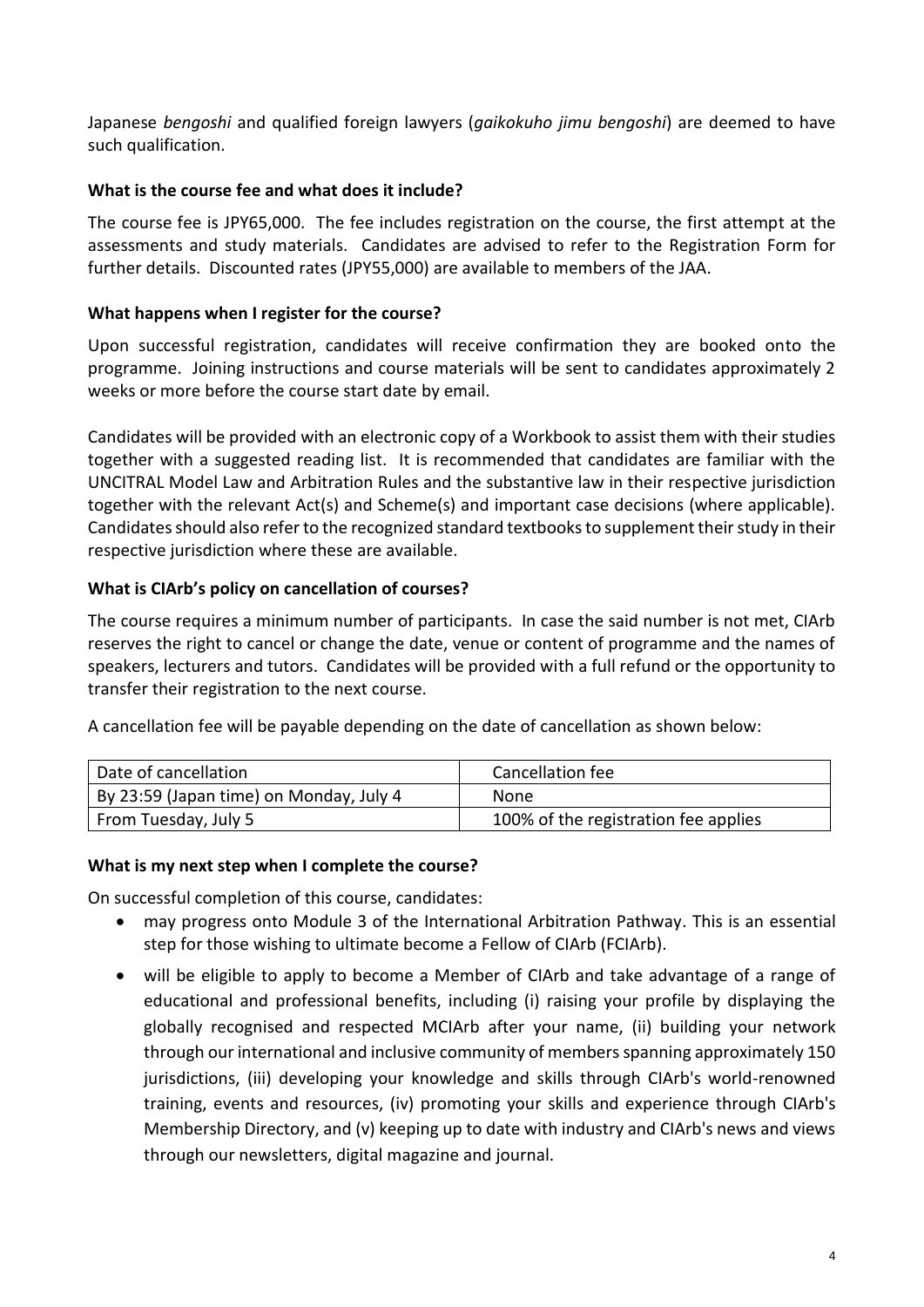#### **How do I register?**

To reserve your place, please complete your registration via Google Form [\(https://docs.google.com/forms/d/164HLV595t1KzbObs1EQLaE0f6ZkzUMkKH\\_lFG6WFFG8/viewfo](https://docs.google.com/forms/d/164HLV595t1KzbObs1EQLaE0f6ZkzUMkKH_lFG6WFFG8/viewform?edit_requested=true) [rm?edit\\_requested=true](https://docs.google.com/forms/d/164HLV595t1KzbObs1EQLaE0f6ZkzUMkKH_lFG6WFFG8/viewform?edit_requested=true) ) and make a wire transfer to the following account within one week from submission of the Form:

| <b>Bank Name:</b>    | MUFG Bank, LTD.                                 |
|----------------------|-------------------------------------------------|
| Branch Name:         | Toranomon Branch (Branch Code: 041)             |
| Account Number:      | 0710786 (Ordinary Account)                      |
| <b>Account Name:</b> | CIArb Japan Chapter Convener Douglas K. Freeman |

#### (in Japanese)

| 銀行名:  | 三菱UFJ銀行                        |  |  |
|-------|--------------------------------|--|--|
| 支店名:  | 虎ノ門支店(店番:041)                  |  |  |
| 口座番号: | (普)0710786                     |  |  |
| 口座名義: | シーアイアルブジャパンチャプター ダグラス ケイ フリーマン |  |  |

**Please note that the information you provide when registering for this course will be used in accordance with CIArb's Terms and Privacy Policy [\(https://www.ciarb.org/media/2161/ciarb](https://www.ciarb.org/media/2161/ciarb-data-privacy-notice-may-2018.pdf)[data-privacy-notice-may-2018.pdf\)](https://www.ciarb.org/media/2161/ciarb-data-privacy-notice-may-2018.pdf).**

**FOR INQUIRIES:**

**Mori Hamada & Matsumoto CIArb Training Reception Desk** Email: [wg\\_ciarb\\_registration@mhm-global.com](mailto:wg_ciarb_registration@mhm-global.com)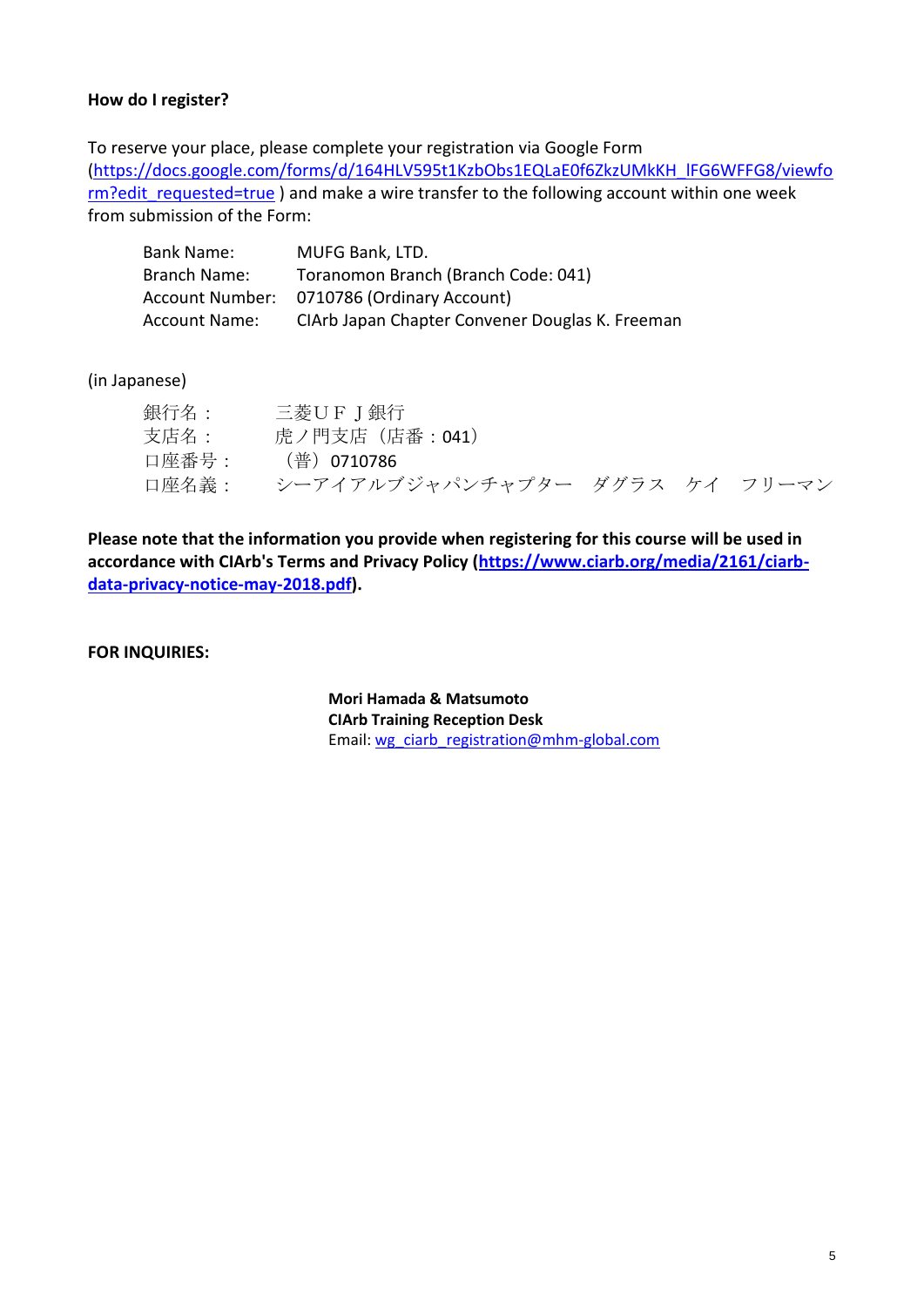## **ABOUT THE ASSESSORS**

#### **Glenn Haley C.Arb, FCIArb**

#### **CIArb East Asia Branch, Chair of regional Sub-Committee**

#### **Bryan Cave Leighton Paisner LLP (Hong Kong)**

Glenn is a Chartered Arbitrator and a past Branch Chair of the East Asia Branch of CIArb. He has lived and worked in Asia for the past 30+ years. He regularly teaches arbitration courses for CIArb. Glenn specialises in arbitration and dispute resolution, with particular emphasis in relation to construction and engineering, infrastructure, international trade and commercial issues.

#### **Douglas Kenji Freeman FCIArb**

#### **CIArb Japan Chapter, Chair**

#### **Freeman Law Office**

Douglas Kenji Freeman, FCIArb, is an experienced international arbitrator, having the unique background of being dually qualified as a Japanese bengoshi and New York lawyer. Doug has abundant experience and knowledge of both jurisdictions, and, being fully bilingual, has conducted many ICC and JCAA arbitrations in English and Japanese. His arbitrations have involved license disputes, technology, patents, contractual disputes, international commerce, CISG, M&A and other areas.

Doug studied law at the Tokyo University, Faculty of Law and Columbia Law School (J.D.). After working for Sullivan and Cromwell, LLP in New York and Tokyo, he started his independent practice in Tokyo in 2007.

Doug is a Fellow of the Chartered Institute of Arbitrators (CIArb), currently serving as Chair of CIArb Japan Chapter. He also serves as a Member of the JCAA Procedural Advisory Committee.

#### **Haig Oghigian FCIArb**

#### **CIArb, Japan Chapter, Convener**

Haig Oghigian is Senior Counsel at FASKEN and Founder of Japan Chambers. Haig's practice is primarily focused on international dispute resolution. He also advises on a wide range of issues in the pharmaceutical and life sciences sectors, with an emphasis on government relations and regulatory matters.

Haig has acted as counsel, arbitrator and/or mediator in more than 100 cases, including high profile ICC, JCAA and SIAC cases in Asia, Europe and the US. He has also represented an industry association in a non-tariff trade barrier dispute against the Japanese government at the World Trade Organization. He is consistently highly ranked by the leading rating institutions including Chambers, GAR and Asia Law 500. He is widely published in various journals and is the author and editor of The Law of Commerce in Japan (Prentice Hall).

Haig is listed as an arbitrator and mediator with the Japan Commercial Arbitration Association (JCAA), International Chamber of Commerce (ICC), International Centre for Dispute Resolution of American Arbitration Association (AAA), Singapore International Arbitration Association (SIAC),